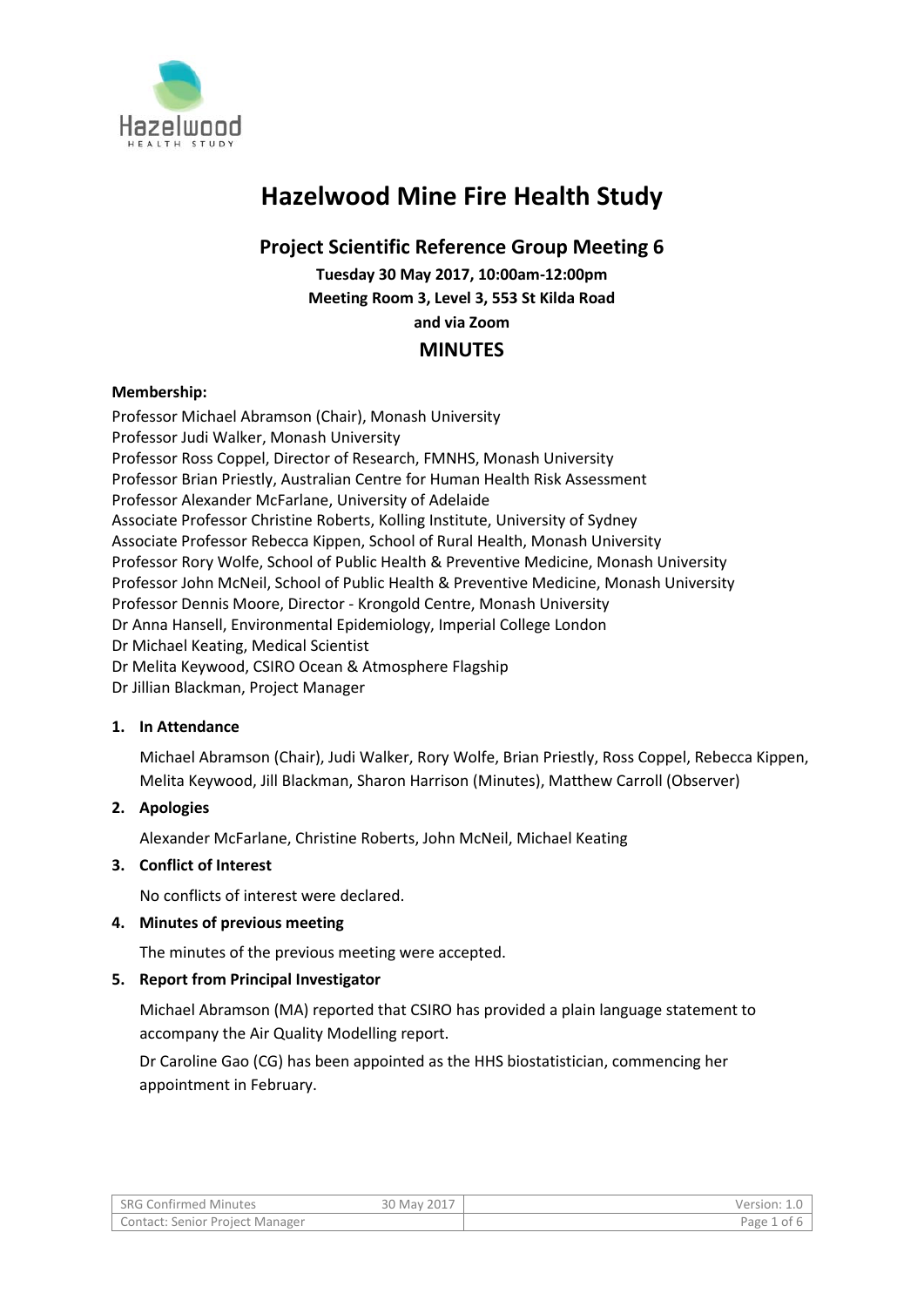## **6. Schools Study (see NAPLAN Analysis Summary and Children's Revised Impact of Event (CRIES) Analysis attached)**

The Schools Study has completed analysis of NAPLAN results and the Children's Revised Impact of Events (CRIES) scores. These were circulated to the SRG.

Matthew Carroll (MC) from the Schools Study attended the SRG meeting to report on the Schools Study. He reported that the first round of data collection for the Schools Study took place in late 2015. The second round of data collection will be conducted in 2017. The Schools Study completed initial analysis and, following feedback from the Project Steering Committee and CG repeated the analysis of the Year 1 data collection in more detail. The repeated analysis adjusted for age, gender and school type.

MC reported that the Schools Study team were unsure of what the findings would be for the CRIES data. A cross-section of government and non-government schools were surveyed. In the initial analysis, Morwell students scored higher than non-Morwell students. However, this could largely be accounted for by age differences.

The team repeated the analysis adjusting for location. This had a significant impact on how the children scored. Primarily younger children achieve higher scores on the CRIES scale. Sandy McFarlane has suggested that younger children find it more difficult to understand how close they are to an event.

MC reported that the Schools Study team is confident that the CRIES scores have detected something and noted that there is good concordance with the interviews that were conducted with Morwell children. The team feel that the findings are robust and that the impacts reported by the children were not by chance.

Rebecca Kippen (RK) has whether there are international benchmarks that can be used for comparison, such as an earthquake event or a fire like Black Saturday. MC suggested that another comparable disaster even is the Oklahoma Bombing. Studies of this event are very similar to the results of the Morwell children.

MC reported that the Schools Study team are working on a 2-page summary of the findings.

MC noted that the Schools Study cohort did NAPLAN testing a year before the Hazelwood mine fire and a year after the mine fire. By focussing on the children who did NAPLAN testing in 2013, the Schools Study team was able to limit the focus to a smaller number of grades and was able to compare the school students' results in 2013 and 2015.

Crude analysis of the NAPLAN results from 2013 to 2015 showed a difference between Morwell and schools elsewhere in Latrobe City. However, once you adjust for age, gender and school, the differences disappear. Despite the significant disruption to schools in Morwell, the Schools Study researchers found that the NAPLAN scores of school students from Morwell did not decrease.

The Schools Study Stream has done two sets of analysis: the first set looks at Study participants, while the second analysis looks at the whole dataset. MC reported that the small participant sample is indicative. Unit-level data have been requested from the Department of Education and the team are waiting for this to be provided. This is effectively a reverse linkage that excludes Study participants.

| <b>SRG Confirmed Minutes</b>    | 30 May 2017 | Version: 1.0 I  |
|---------------------------------|-------------|-----------------|
| Contact: Senior Project Manager |             | Page 2 of $6$ , |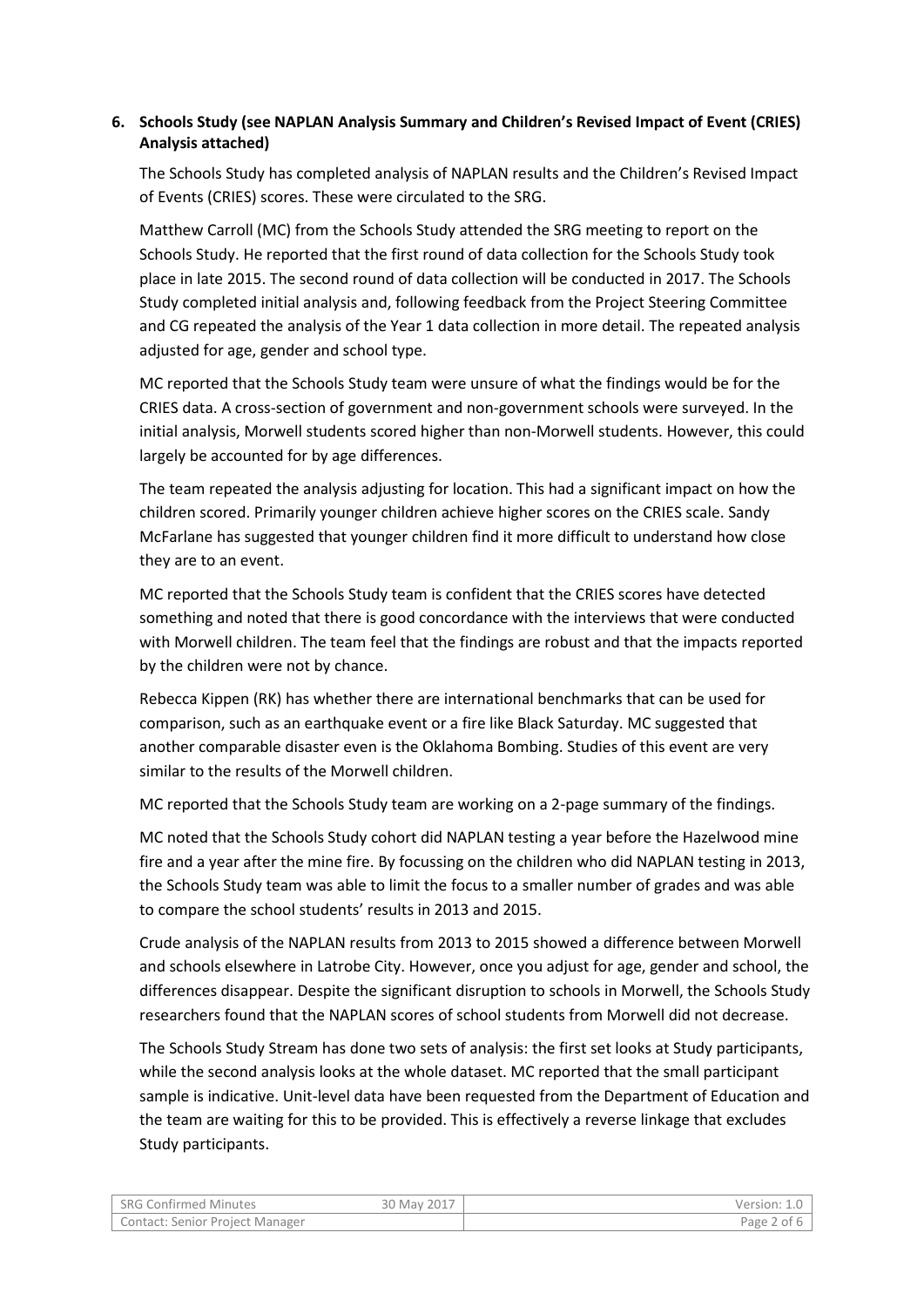It was noted that the Morwell students come from a lower base and therefore have more scope to improve their NAPLAN results. The Department of Education has implemented an active program of work to improve educational standards. MC reported that the team is trying to get more information about the programs that were run, and noted that he did not think the programs were specific to Morwell. MC noted that the Department of Education supported Morwell schools during the mine fire, providing diversional activities.

#### **7. Adult Survey**

#### *7.1. Report on Recruitment – previously circulated*

JB reported that the Adult Survey closed in mid-February and there were close to 3,000 participants in Morwell (response rate of 34%) and just under 1,000 participants in Sale. JB reported that the quality of the completed Adult Survey respondents varied depending on the mode of the survey. The telephone interview data has proved to be the cleanest data.

The tables for the Adult Survey Recruitment Report were circulated to SRG members.

Researchers are using Victorian Population Health Survey for comparison. Comparing with the Victorian Population Health Survey data, women and older people are overrepresented amongst Adult Survey participants, while younger people are underrepresented. JB suggested that the data is quite consistent with what researchers expected.

JB reported that there were some differences between the Adult Survey findings and the Victorian Population Health Survey data. A third of participants in Morwell self-reported fair or poor health. This was higher than the expected 15%. Morwell Adult Survey participants are slightly more likely to be former smokers, compared with estimates for Latrobe City.

JB reported that the active refusers were asked to complete a basic set of questions. Refusers were quite different from those who participated in the survey. JB questioned whether the Refuser Questionnaire data were useful. Rory Wolfe (RW) suggested that it is worth including the data in the Adult Survey report, but it is a very small piece of the puzzle and there are limitations to the insights it offers.

RW suggested that some points were in our favour in answering questions regarding selection bias: comparison to the Victorian Population Health data helps; it is reassuring that there is selection bias in the Victorian Population Health; and there are similar trends in selection bias in both Morwell and Sale.

The SRG discussed this use of weightings to adjust for the selection bias in the sample and it was emphasized that this is a widely used approach to allow for differences in the community. Researchers will use weighting methods, down-weighting responses from females and older people and upweighting responses from males and younger people. Fiveyear age categories will be used.

## **Action:** RW to send brief comment in writing on recruitment for the Recruitment Report.

In response to the a question regarding whether the sample was representative, RK suggested that the sample was as good as you could expect for this type of Study and the

| <b>SRG Confirmed Minutes</b>           | 30 May 2017 | Version: 1.0 |
|----------------------------------------|-------------|--------------|
| <b>Contact: Senior Project Manager</b> |             | Page 3 of 6  |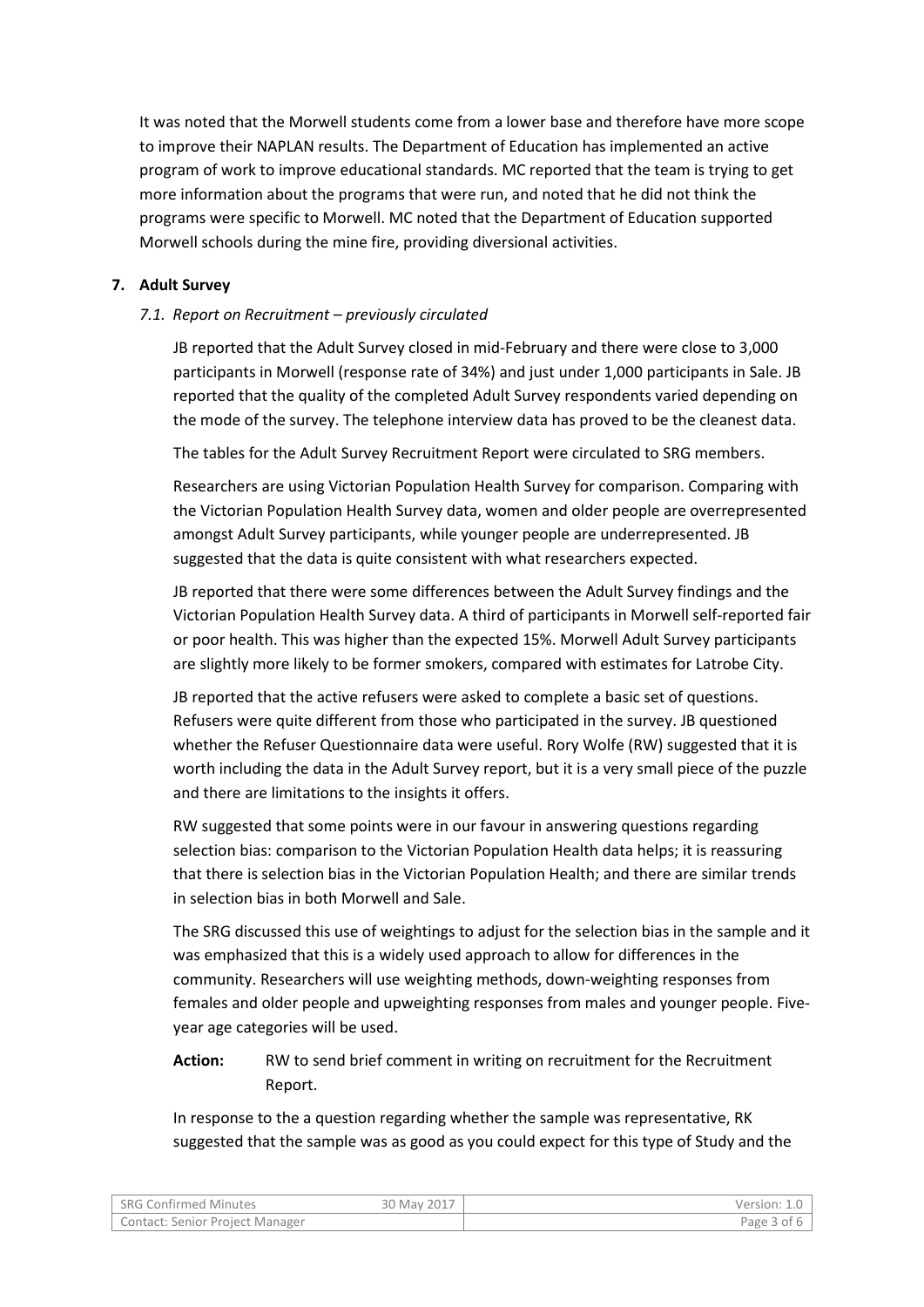Adult Survey has had a great result with the recruitment rate. The over-representation of women and older people could easily be fixed.

**Action:** RK to send a brief comment on Adult Survey response rate and sample.

JB reported that preliminary result from the Adult Survey will be included in the Interim Report, which is due in June.

**Action:** JB requested that members of the PSC provide feedback to JB regarding the Adult Survey tables and what is meaningful and useful.

**Action:** Interim Report to be circulated to SRG members when it is completed.

JB acknowledged the work data cleaning and analysis work undertaken by CG and Anthony Del Monaco (ADM), noting that the timelines will be challenging for CG to meet. The team is also working on the analysis of psychological outcomes.

*7.2. Hazelinks Data Linkages Medicare/Pharmaceutical Benefits Scheme (see attached), Hospital usage, Victorian Cancer Registry Data Linkage (see attached) (MA)*

MA reported that researchers are hoping to get MBS/PBS data at SA2 (town) level. The data at SA3 level includes the whole of Latrobe City and if the data are only provided at this level it would not be possible to do spatial analysis. Yuming Guo is planning to lead time series analysis of the MBS/PBS and hospital usage data. Time series analysis of the MBS data will enable researchers to test the hypothesis that there was an increase in GP usage during the mine fire period. PhD student Amanda Johnson is working on this and has been referred to Caroline Gao and Helen Kelsall for advice.

Using time series analysis, researchers will be able to test the hypothesis that there was an increase in people accessing bronchodilators. This analysis would not be completed in time for inclusion in the Interim Report. The data extract will include 4.5 years of data, so researchers will be able to look at prescribing before the mine fire.

A data linkage with the Victorian Cancer Registry was completed in 2017. The VCR data for period 1 January 2009 to the most recent data available has been received. It will not be possible to address the association with the incidence of cancer until Year 9 of the Study. The data extracted from the VCR provides background cancer incidence. It was noted that the VCR data are helpful and include detailed data from pathologists. Less data is available on the clinical stage of cancer. Researchers have already detected a higher number of mesothelioma cases. This is probably related to the widespread use of asbestos in the power industry.

RW noted that non-melanoma skin cancers have not been included in table 3 in the analysis plan for the Victorian Cancer Registry Data Extraction. It was suggested that this may be because skin cancers are not reliably reported.

**Action:** Check with Malcolm Sim regarding the exclusion of non-melanoma skin cancers from the results table.

#### **8. CSIRO Air Quality Modelling (MK)**

MA reported that the team has been pleased to get the Air Quality Modelling report and exposure fields from CSIRO, although they are not quite ready to use these yet. Two animations

| SRG Confirmed Minutes                  | 30 May 2017 | Version: 1.0 |
|----------------------------------------|-------------|--------------|
| <b>Contact: Senior Project Manager</b> |             | Page 4 of 6  |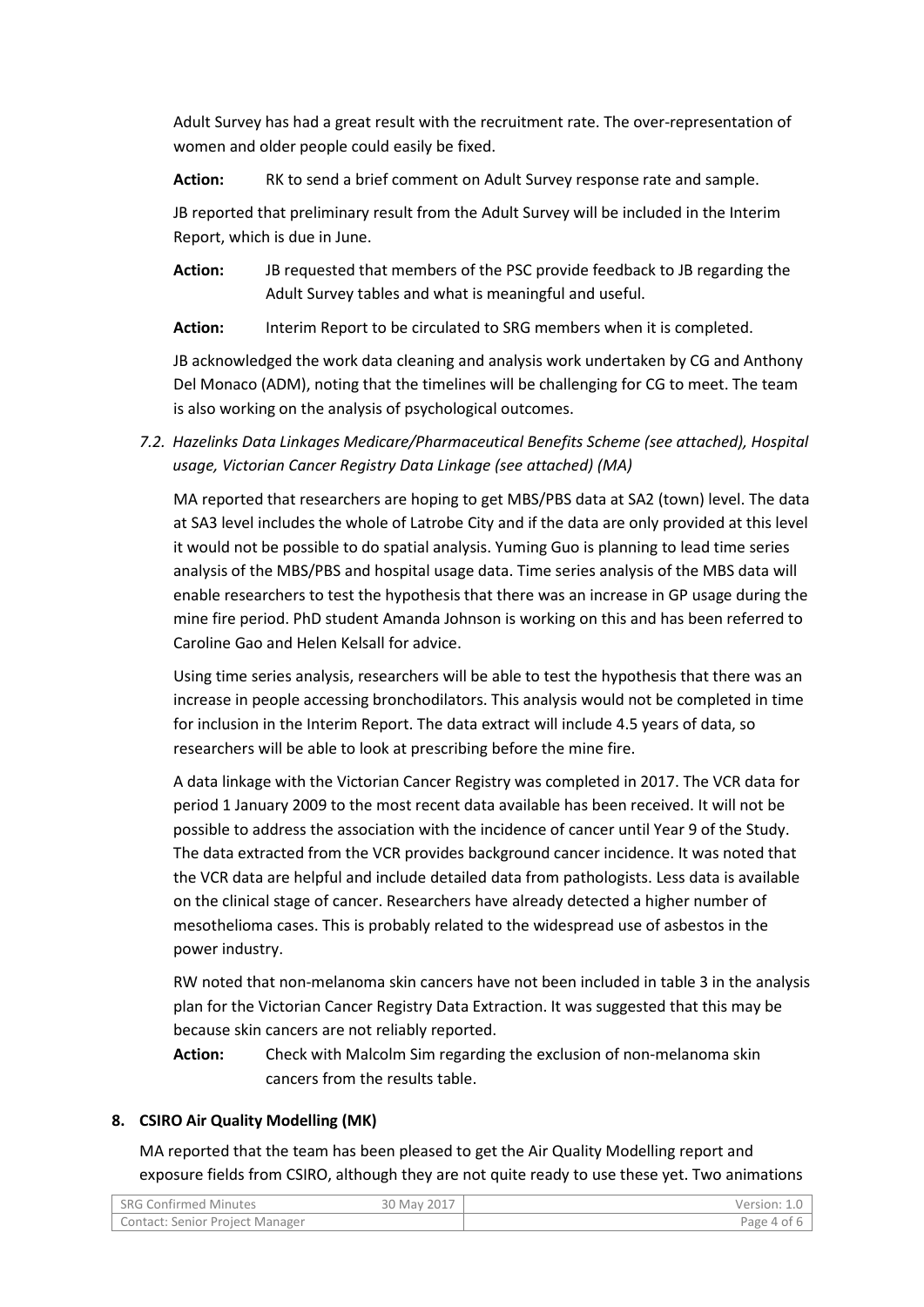showing the output of the fine-scale TAPM of fine particulate ( $PM_{2.5}$ ) concentrations that were run on a 100-kilometre grid, and an hourly time step, for the town of Morwell during the Hazelwood mine fire have been posted on the Study website. A second animation shows the modelled fine particulate (PM2.5) concentration at two spatial scales, with south-eastern Victoria on the left, and the town of Morwell on the right.

MA reported that DHHS has reported concerns around modelling and uncertainty, referring to how things had been done in the past and the Department's own standards. The CSIRO used the National Environment Protection Measures, whereas DHHS had released a series of standards regarding particulate matter.

**Action:** Melita Keywood to send link to documents.

The EPA has expressed concerns about the high levels predicted. The CSIRO are due to meet with the EPA next week. It was noted that as a consequence of the mine fire inquiry DHHS are not permitted to require researchers to change a report.

MA emphasized that the CSIRO modelling report is a very good report technically and the lay summary and the animations will help explain the findings.

It was noted that a fourth report for CSIRO to prepare that is listed in the contract deliverables. This report is a modelling exercise looking at background  $PM_{2.5}$  levels.

**Action:** JB and MK to discuss this contract deliverable further.

It was suggested that Martine Dennekamp should also be involved in this discussion.

## **9. Dissemination of Findings**

JW reported on the timetable for the dissemination of findings from the HHS retreat in February and advised that this timetable is a living document and will continue to be updated. JW noted that there will be a concentration of Study findings being reported at certain times in the year.

JW reported that the report for the Older Persons review and the policy brief has been finalised and accepted. The Older Persons Stream has conference presentations coming up and 3 publications being developed.

JW reported that the Community Wellbeing Stream has submitted an article for publication and their video will be posted on-line soon.

Interim data analysis is being prepared by the Early–Life-Follow-up team.

**Action:** Dissemination Plan to be circulated to SRG members.

## **10. Clinical Streams**

JB reported that the team is setting up the Respiratory and Cardiovascular Streams that are due to commence clinical testing soon, with Respiratory Stream starting clinical testing in Morwell. It has taken time to get this off the ground and there have been challenges setting up the clinical testing sites in Morwell and Sale and recruiting staff. Brigitte Borg from the Alfred Respiratory Service is coordinating the Respiratory Stream and Dr Sylvia Pomeroy is coordinating the CV Stream.

| <b>SRG Confirmed Minutes</b>           | 30 May 2017 | Version: 1.0 |
|----------------------------------------|-------------|--------------|
| <b>Contact: Senior Project Manager</b> |             | Page 5 of b. |